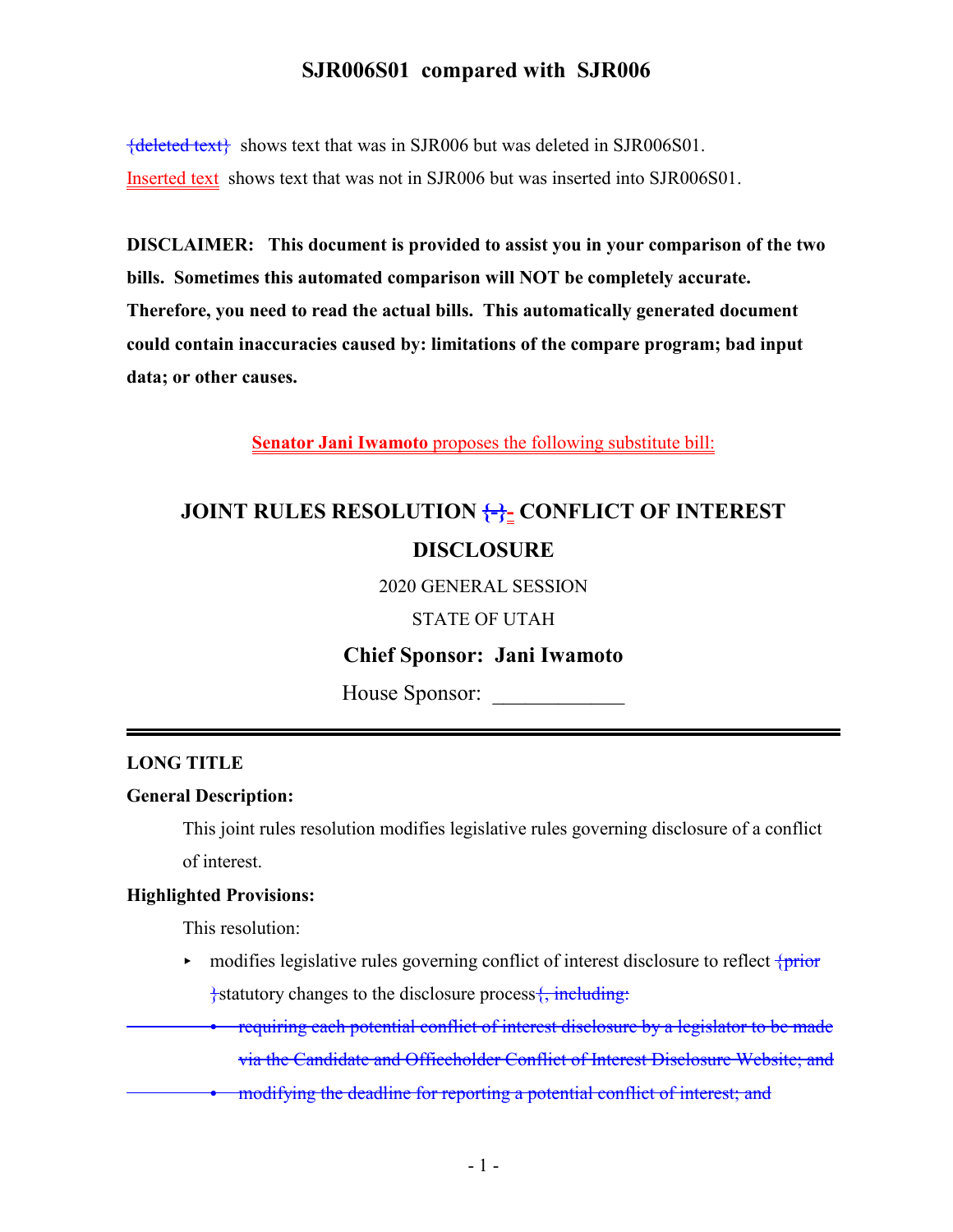#### $\rightarrow$ ; and

 $\triangleright$  makes technical  $\{\text{and conforming}\}$  changes.

#### **Special Clauses:**

None

**Legislative Rules Affected:** AMENDS: **JR6-1-201**

*Be it resolved by the Legislature of the state of Utah:*

Section 1. **JR6-1-201** is amended to read:

#### **JR6-1-201. Declaring and recording conflicts of interest.**

(1) As used in this section  $\frac{4}{5}$  "conflict]:

(a) "Conflict of interest" means the same as that term is defined in Utah Code Section 20A-11-1602.

(b) "Conflict of interest disclosure" means the same as that term is defined in Utah Code Section 20A-11-1602.

{ (c) "Website" means the same as that term is defined in Utah Code Section

 $20A-11-1602.$ 

 $\}$  [(2) A legislator shall file a financial disclosure form in compliance with Utah Code Section 20A-11-1603 and according to the requirements of this section:

 $[(a)$  on the first day of each general session of the Legislature; and  $]$ 

 $[(b)$  each time the legislator changes employment.

{(2) In accordance with Utah Code Section 20A-11-1604, a legislator shall make a complete conflict of interest disclosure on the website:

(a) (i) no sooner than January 1 each year, and before January 11 each year; or

(ii) if the legislator takes office after January 10, within 10 days after the day on which the legislator takes office; and

(b) each time the legislator changes employment.

 $\{\}$ [(3) The  $\{\}$  financial disclosure form  $\{$  conflict of interest disclosure  $\}$  shall include the {[}disclosures{] information} required by Utah Code Title 20A, Chapter 11, Part 16, Conflict of Interest Disclosures.]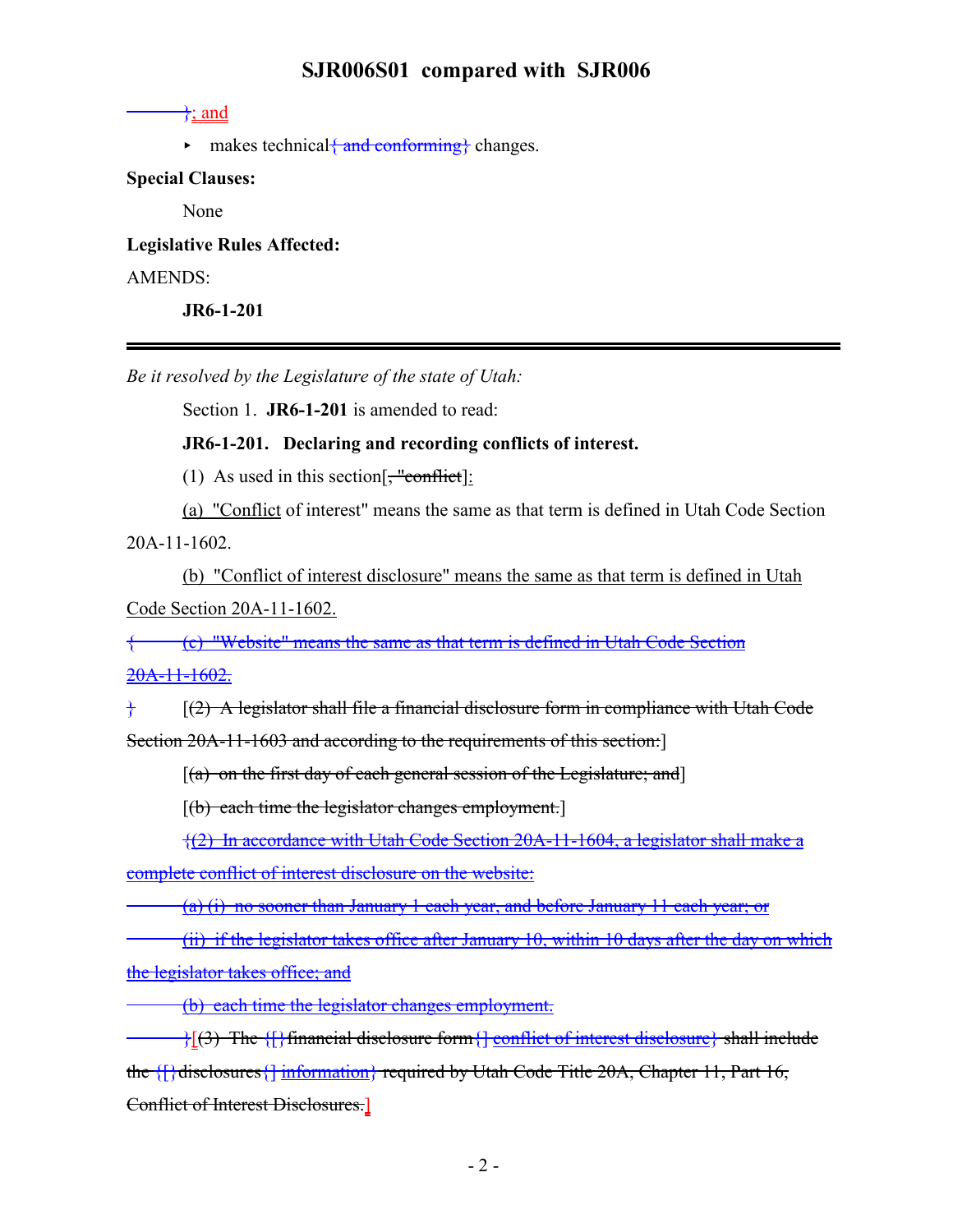$[(4)$  (a) The financial disclosure form shall be filed with:

 $[(i)$  the secretary of the Senate, for a legislator that is a senator; or

 $[(ii)$  the chief clerk of the House of Representatives, for a legislator that is a representative.]

[(b) The secretary of the Senate and the chief clerk of the House of Representatives shall ensure that: (i) blank financial disclosure forms are made available on the Internet and at the offices of the Senate and the House of Representatives; and (ii) financial disclosure forms filed under this rule are made available to the public on the Internet and at the offices of the Senate or the House of Representatives.]

(2) A legislator shall complete an annual conflict of interest disclosure in accordance with Utah Code Title 20A, Chapter 11, Part 16, Conflict of Interest Disclosures.

 $(\frac{44}{3})$  (a) For a legislator who is a senator, the secretary of the Senate shall ensure that a link to the legislator's conflict of interest disclosure is available to the public on the Senate's website.

(b) For a legislator who is a representative, the chief clerk of the House of Representatives shall ensure that a link to the legislator's conflict of interest disclosure is available to the public on the House of Representatives' website.

 $[5]$  (4) (a) Before or during any vote on legislation or any legislative matter in which a legislator has actual knowledge that the legislator has a conflict of interest which is not stated [on the financial disclosure form, that] in the conflict of interest disclosure, the legislator shall orally declare to the committee or body before which the matter is pending:

(i) that the legislator may have a conflict of interest; and

(ii) what that conflict is.

[(b) The secretary of the Senate or the chief clerk of the House of Representatives shall:]

[(i) direct committee secretaries to note the declaration of conflict of interest in the minutes of any committee meeting; and

[(ii) ensure that each declaration of conflict declared on the floor is noted in the Senate Journal or House Journal.]

(b) (i) If a legislator makes an oral declaration described in Subsection  $(\frac{5}{2}4)(a)$  during a meeting, the declaration shall be noted in the minutes of the meeting.